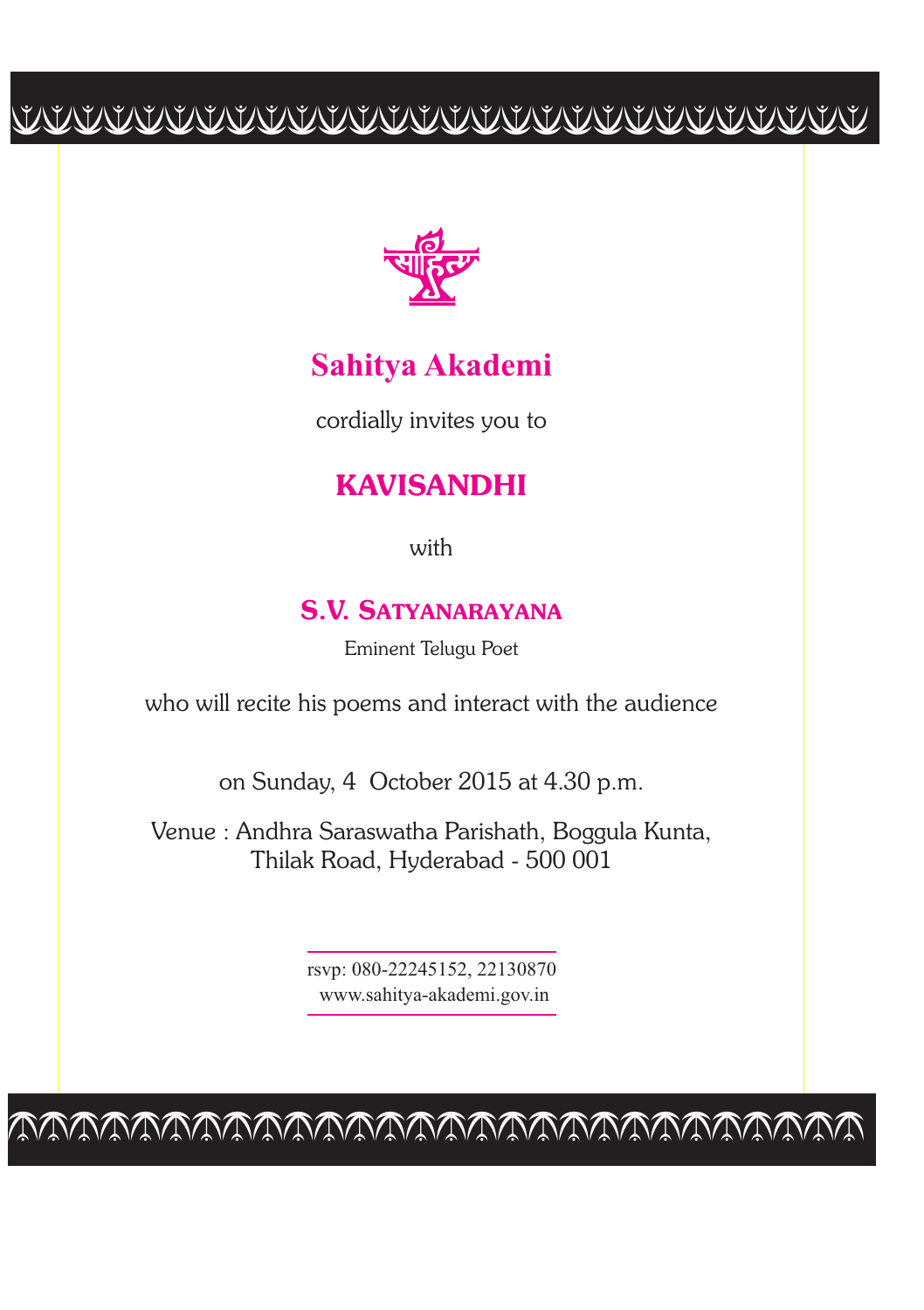

సాహిత్య అకాదమీ

### కవిసంధ్య

ఎస్వీ సత్యనారాయణ

స్టముఖ తెలుగు కవి తమ కవితలు చదివి ఆహూతులతో ముచ్చటిస్తారు

అదివారం, 4 అక్షోబర్, 2015, సాయం(తం 4.30 గంటలకు

వేదిక : ఆంధ్ర సారస్వత పరిషత్తు, బొగ్గులకుంట, 8లక్ రోడ్, హైదరాబాదు - 500 001

సాహితీ(పియులందరికీ సుస్వాగతం

rsyp: 080-22245152, 22130870 www.sahitya-akademi.gov.in

VAAAAAAAAAAAAAAAAAAAAAAAAAA